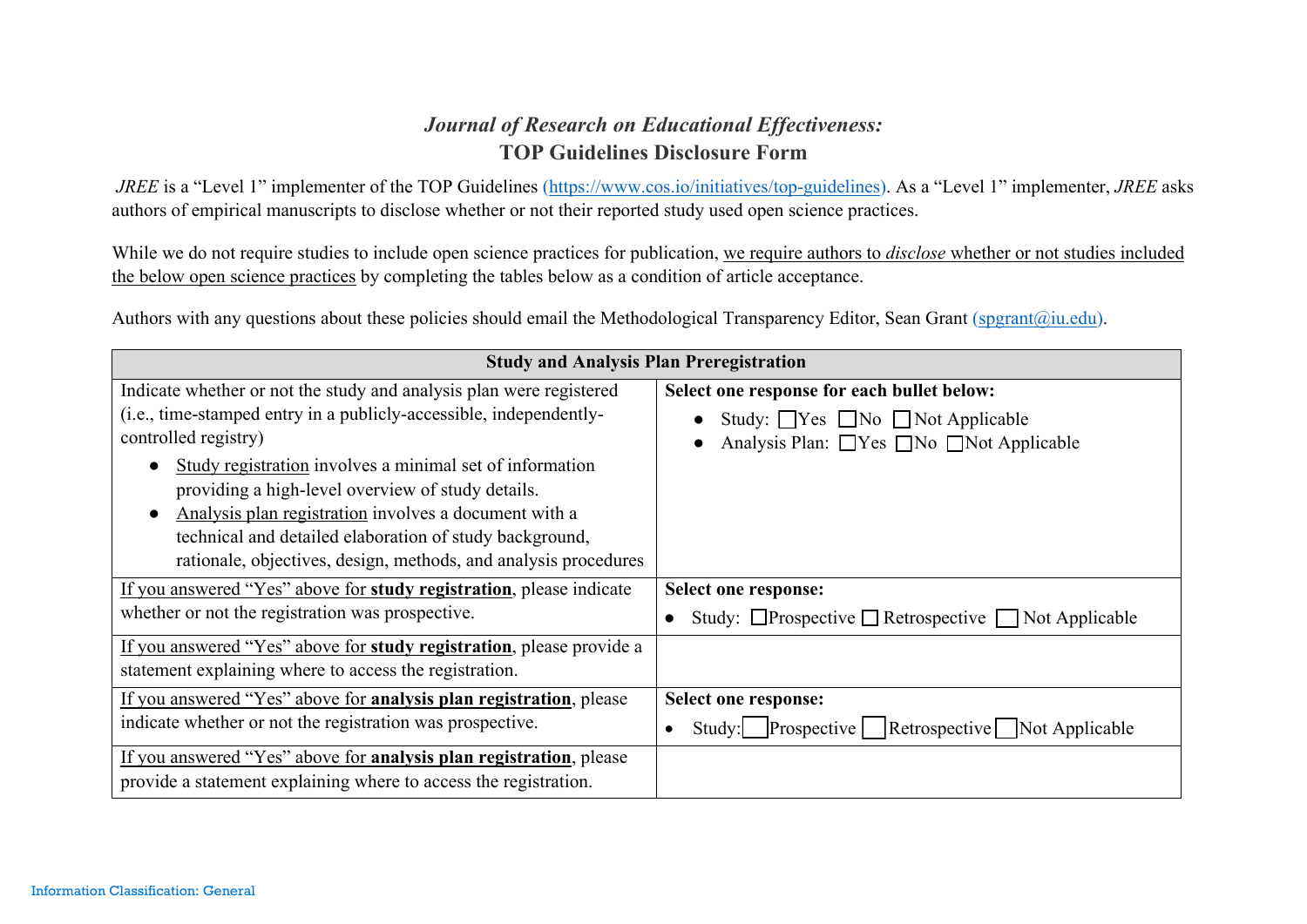| Data, Code, and Materials Transparency                                  |                                                       |
|-------------------------------------------------------------------------|-------------------------------------------------------|
| Indicate whether or not the data, code, and other materials (e.g., data | Select one response for each bullet below:            |
| collection instruments, intervention materials) are publicly available. | $\bigcap$ Yes $\bigcap$ No   Not Applicable<br>Data:  |
|                                                                         | Not Applicable<br>Code: $Yes$ No                      |
|                                                                         | Materials: $\Box$ Yes $\Box$ No $\Box$ Not Applicable |
| If you answered "Yes" above for data, please provide an availability    |                                                       |
| statement for using the templates here:                                 |                                                       |
| https://authorservices.taylorandfrancis.com/data-sharing/share-your-    |                                                       |
| data/data-availability-statements/.                                     |                                                       |
| If you answered "Yes" above for code, please provide an availability    |                                                       |
| statement for using the templates here:                                 |                                                       |
| https://authorservices.taylorandfrancis.com/data-sharing/share-your-    |                                                       |
| data/data-availability-statements/.                                     |                                                       |
| If you answered "Yes" above for materials, please provide an            |                                                       |
| availability statement for using the templates here:                    |                                                       |
| https://authorservices.taylorandfrancis.com/data-sharing/share-your-    |                                                       |
| data/data-availability-statements/.                                     |                                                       |

| <b>Citation Standards</b>                                               |                                                             |
|-------------------------------------------------------------------------|-------------------------------------------------------------|
| Indicate whether or not the data, code, and other materials (e.g., data | Select one response for each bullet below:                  |
| collection instruments, intervention materials) are cited in-text and   | • Data: $\bigcap$ Yes $\bigcap$ No $\bigcap$ Not Applicable |
| listed in the reference section.                                        | • Code: $\bigcap$ Yes $\bigcap$ No $\bigcap$ Not Applicable |
|                                                                         | • Materials: $\Box$ Yes $\Box$ No $\Box$ Not Applicable     |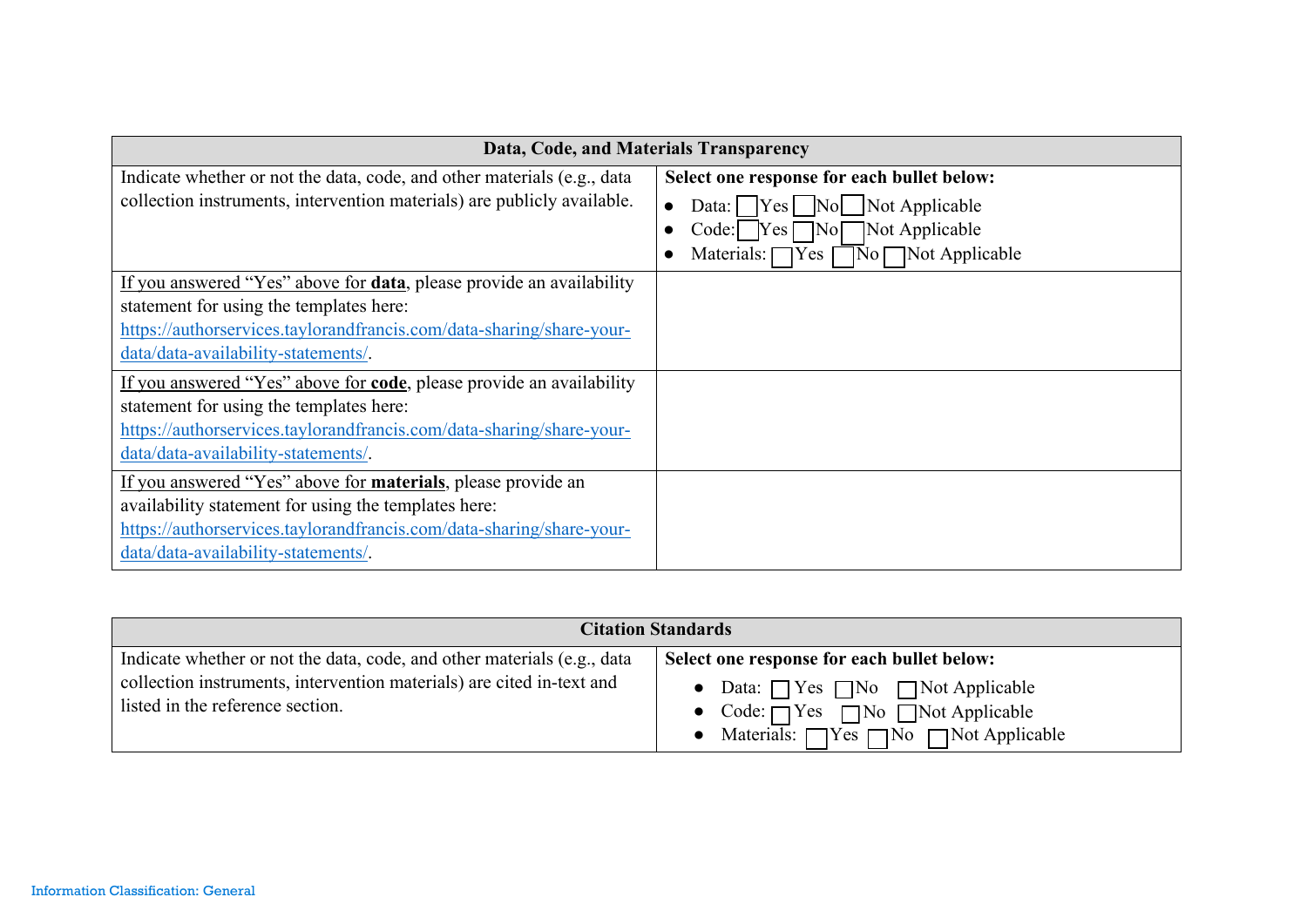| If you answered "Yes" above for <b>data</b> , please provide the reference |  |
|----------------------------------------------------------------------------|--|
| using this style guide: https://files.taylorandfrancis.com/tf APA.pdf      |  |
| (page 30).                                                                 |  |
| If you answered "Yes" above for <b>code</b> , please provide the reference |  |
| using this style guide: https://files.taylorandfrancis.com/tf APA.pdf      |  |
| (page 30, same format as data).                                            |  |
| If you answered "Yes" above for <b>materials</b> , please provide the      |  |
| reference using this style guide:                                          |  |
| https://files.taylorandfrancis.com/tf APA.pdf.                             |  |

| <b>Design and Analysis Reporting Guidelines</b>                                                                                                                                                                 |                                                              |
|-----------------------------------------------------------------------------------------------------------------------------------------------------------------------------------------------------------------|--------------------------------------------------------------|
| Indicate whether or not you have included a supplementary file with a<br>completed reporting guideline checklist. Note: these files are for<br>internal use only and will not be published with the manuscript. | Select one response:<br>$Yes \mid No \mid$<br>Not Applicable |
| If you answered "Yes" above, please indicate which reporting<br>guideline checklist you used.                                                                                                                   |                                                              |

| <b>Publication Bias</b>                                                                                                                                                                                                                                          |                                                  |  |
|------------------------------------------------------------------------------------------------------------------------------------------------------------------------------------------------------------------------------------------------------------------|--------------------------------------------------|--|
| Please indicate your agreement with the following statement:                                                                                                                                                                                                     | Select one response:                             |  |
| "This manuscript is an honest, accurate, and transparent account of the<br>study being reported. No important aspects of the study have been<br>omitted, and any discrepancies from the study as planned (and, if<br>relevant, registered) have been explained." | $Yes \Box$<br>$\overline{N_0}$<br>Not Applicable |  |
| If you answered "No" above, please provide an explanation for your<br>disagreement with the above statement.                                                                                                                                                     |                                                  |  |